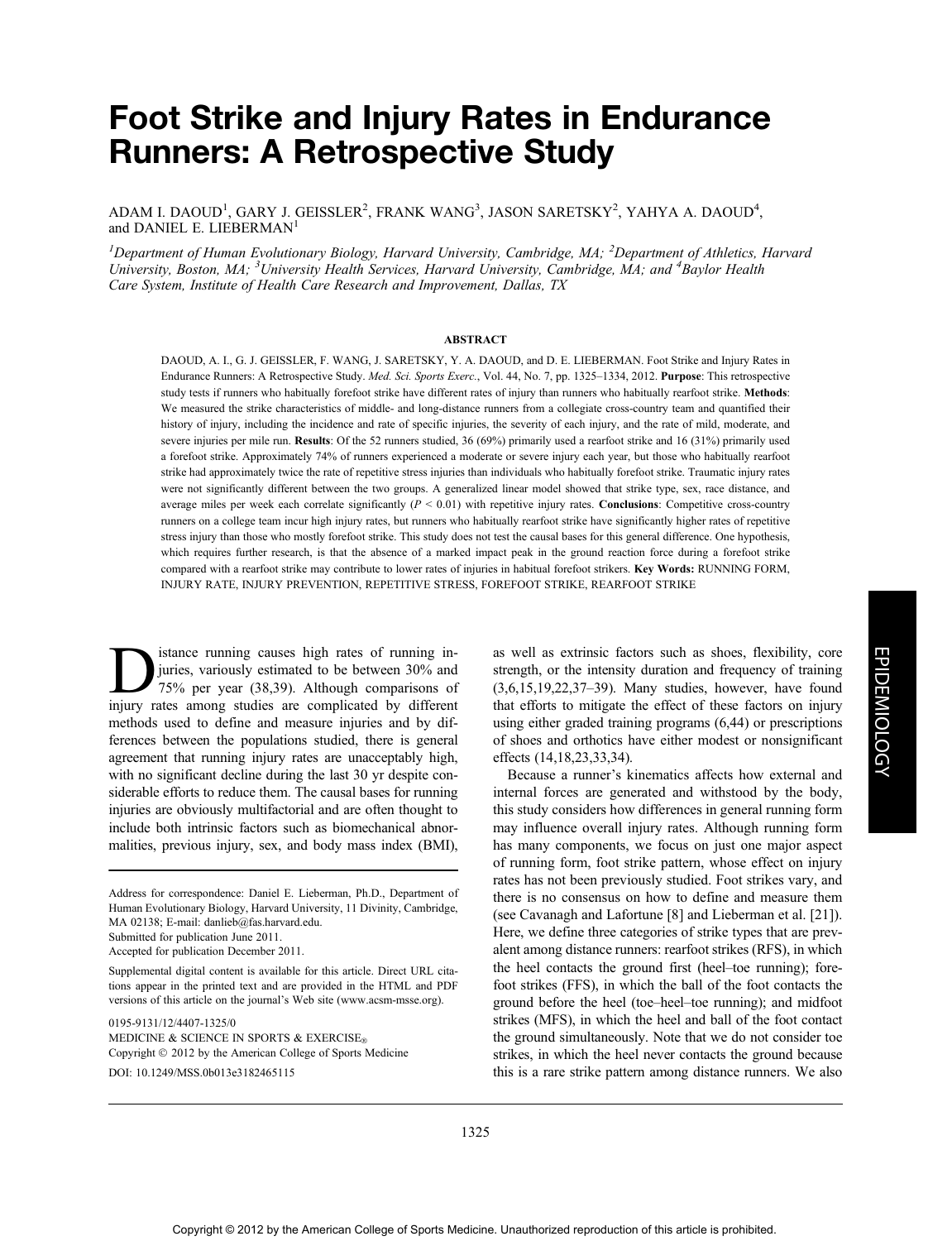note that strike pattern depends to some extent on speed, surface, footwear, and fatigue, but FFS gaits are generally more common at higher speeds, and among unshod or minimally shod runners, especially on hard surfaces (12,21,36).

There are three major reasons to test for a relationship between strike pattern and injury rates. First, how the foot strikes the ground involves disparate kinematics of the lower extremity. During a RFS, a runner usually lands with the foot in front of the knee and hip, with a relatively extended knee, and with a dorsiflexed, slightly inverted and abducted ankle; the runner then plantarflexes rapidly as the ankle everts just after impact (Fig. 1A). In contrast, a FFS runner lands with a more flexed knee and plantarflexed ankle (Fig. 1B), usually making ground contact below the fourth or fifth metatarsal heads; the runner then simultaneously everts and dorsiflexes the foot during the brief period of impact, usually with more ankle and knee compliance (21). MFS landings are highly variable, but generally intermediate in terms of kinematics. Second, different strike patterns generate contrasting kinetics, especially at impact. As Figure 1 shows, RFS landings typically generate a rapid, high-impact peak in the ground reaction force (GRF) during the first part of stance; FFS also must generate an impact, but they usually cause no clear and marked impact peak (4,12,20,21,27,41). MFS can cause a broad range of impact peaks, from high to low, depending on ankle and knee compliance (12,21). Strike pattern also affects lower extremity joint moments, with FFS landings causing higher net moments around the ankle in the sagittal plane and lower net moments around the knee and hip in both the sagittal and transverse planes (11,41). A final reason to study the relationship between foot strike pattern and injury rates is the growing popularity of running either barefoot or in minimal shoes that lack an elevated heel, contain no arch support, and have a thin, flexible sole. All humans ran either barefoot or in minimal shoes before the invention of the modern running shoe in the 1970s. Habitually barefoot and minimally shod runners commonly FFS or MFS (21,37), and habitually shod runners asked to run barefoot instinctively land more toward the ball of the foot (12). These and other sources of information, such as old coaching manuals (e.g., Wilt [42]), lead to the hypothesis



FIGURE 1—Top, GRF and kinematics (traced from a high-speed video) for the same runner at  $3.5 \text{ m}\text{s}^{-1}$ wearing standard running shoes during a RFS (A) and a FFS (B). Circles on the force trace indicate the instant of the kinematic trace.

that FFS running may have been more common for most of human evolution. This hypothesis is relevant to the issue of running injury because if the foot evolved via natural selection to cope primarily with movements and forces generated during mostly forefoot rather than rearfoot strikes, then it follows that the body may be better adapted to FFS running.

Another motivation for this study is that a growing number of runners are adopting FFS or MFS landings in minimal shoes or sometimes even barefoot, many because of unsubstantiated claims that this sort of form can prevent injuries, as well as increase speed and improve endurance. These claims are problematic because they have not been tested. However, there are two major reasons to predict that strike type affects injury rates. First, as noted above, studies of GRF have shown that RFS landings typically generate a marked, substantial impact peak (Fig. 1A), defined as a brief, high spike of force that is superimposed on the upslope of the vertical GRF immediately after the foot's initial contact with the ground. The impact peak in a typical barefoot RFS has a rate of loading of 400–600 body weights per second and a magnitude of 1.5–2.5 body weights but is usually dampened by a shoe heel to a loading rate of 70–100 body weights per second, with a 10% reduction in magnitude (21,30,35). In contrast, the initial impact between the foot and the ground in FFS and some MFS landings is more compliant and involves the exchange of less momentum and, thus, does not generate a conspicuous impact peak with a high rate and magnitude (4,8,20,21,30,41). This difference presumably accounts for why unshod or minimally shod runners tend to FFS or MFS (21) without the benefit of an elastic heel, which attenuates the larger impact peak forces during RFS landings more effectively than the human heel pad (10). Impact peak forces are hypothesized to contribute to some kinds of injury because they generate a shock wave that travels up the body, generating potentially high stresses and strains in skeletal tissues, which, in turn, generate high levels of elastic hysteresis that can contribute to injury over repeated cycles. Higher rates and magnitudes of impact loading have been shown by some studies to correlate significantly among RFS runners with lower limb stress fractures (25), plantar fasciitis (31), and other injuries such as hip pain, knee pain, lower back pain, medial tibial stress syndrome, and patellofemoral pain syndrome  $(9,13,31)$ . Other studies, however, have failed to find a correlation between impact peaks and running injuries (28,29). All of these studies, however, examined only habitually shod RFS runners and did not look at FFS runners whose GRF lack a marked impact peak.

A second factor relevant to running injury rates in FFS versus RFS runners is the rate and magnitude of joint moments (or torques), which may cause repetitive stress damage in ligaments, tendons, cartilage, and other nonskeletal connective tissues that stabilize joints (2). During impact, RFS landings generate a lower net moment in the sagittal plane around the ankle than a FFS, but higher net sagittal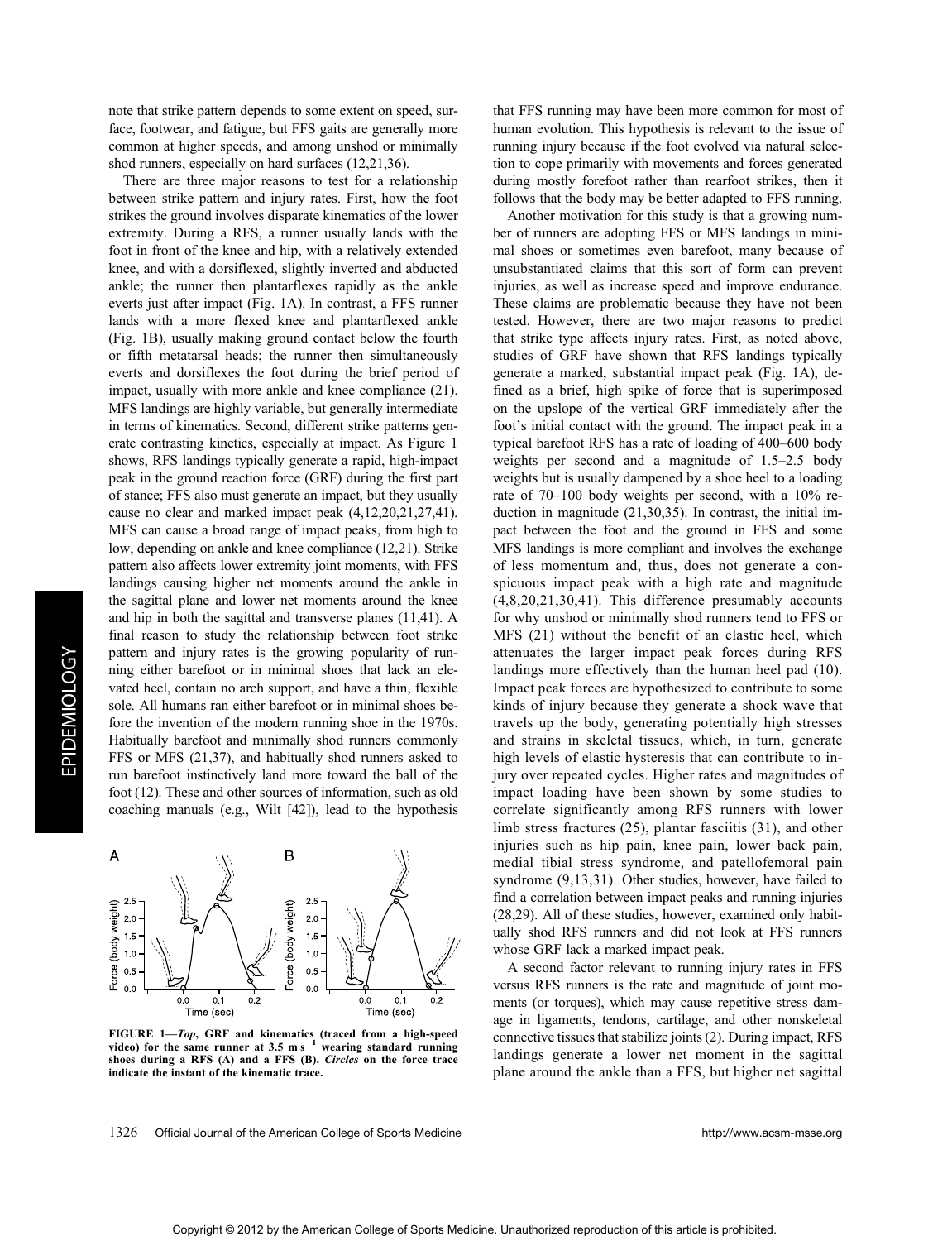moments in the knee  $(1,41)$ . In addition, shoes with thick and wide heels nearly double the pronation-inducing torque in the coronal plane at the ankle (11), and RFS running in shoes increases peak external adductor (varus) rotational moments, external flexion and internal (medial) rotation moments at the knee, and peak external adductor and external (lateral) rotation moments at the hip (17). However, correlations between these moments and running injuries have not been studied.

To sum up, the general hypothesis we test is that, while both FFS and RFS runners incur injuries, FFS runners experience overall lower rates of injury than RFS runners after correcting for covariates such as distance run per week, BMI, sex, and race distance run. We also predict a trade-off among injuries in runners who habitually use FFS and RFS gaits. Runners who RFS are hypothesized to be more likely to incur injuries in the lower extremity caused by repeated, high and rapid impact peaks, as well as injuries caused by repeated, high and rapid moments in the knee and hip. Predicted RFS injuries therefore include injuries of the knee and hip, lower back pain, plantar fasciitis, medial tibial stress syndrome, and stress fractures of bones of lower limb excluding the metatarsals (26,30,31). In contrast, runners who FFS may be more likely to experience higher magnitudes of loading in the forefoot and higher and more rapid sagittal plane moments in the ankle (41). Therefore, predicted FFS injuries include Achilles tendinopathies, injuries of the foot, and stress fractures of the metatarsals.

## METHODS

A retrospective cohort study was performed to investigate differences in injury types and rates among 52 athletes who were on the Harvard University Cross Country team between August 2006 and January 2011 (Table 1). All were experienced runners, sufficiently talented to compete at the Division I of the National Collegiate Athletic Association. All subjects were middle- and long-distance runners who competed in races between 800 m and 10 km, and who followed similar training plans developed by the same coach. In the fall cross country season (approximately 3 months), most runners ran four to six races on natural surfaces such as packed dirt and grass: female subjects ran 6- and 8-km races and male subjects 8- and 10-km races. In the winter and spring track season (approximately 6 months), middle-distance run-

| ners usually ran eight to twelve 800-m, 1500-m, 1600-m, and     |
|-----------------------------------------------------------------|
| 3-km races and long-distance runners usually ran eight to       |
| twelve 3-, 5-, and 10-km races on track. The use of medical     |
| and training records and the collection of data on running      |
| biomechanics for all subjects were approved by the Harvard      |
| University Committee on the Use of Human Subjects. Prior        |
| written informed consent was obtained from all subjects.        |
| Duppelpe tusining data Information on solutional $\mathbb{R}^2$ |

**Running training data.** Information on each subject's training during the study period was collected from an online running log Web site. Each athlete was required to record daily all running and cross-training information including distance run, times, and comments on performance throughout the 9-month athletic season. The total number of running days, total miles run, total minutes run, average miles per week, and average running pace were computed for each subject while on the team.

Strike type characterization. Foot strike patterns vary during workouts and races depending on several factors such as incline, fatigue, and speed. It is not possible to assess precisely the percentage of different foot strikes each runner uses throughout training, but we can measure the predominant foot strike used for the majority of miles run. To accomplish this, strike type was visually identified using a 500-Hz video camera (FastecInLine 500M; Fastec Imaging, San Diego, CA) from a lateral perspective. Some subjects ( $n = 31$ ) were recorded while running at four speeds (females: 3.0, 3.5, 4.0, and 4.5 m s<sup>-1</sup>; males: 3.5, 4.0, 4.5, and  $5.0 \text{ m}\text{s}^{-1}$ ) on a treadmill with the camera placed 2 m lateral from the recording region 0.25 m above ground level; other subjects ( $n = 28$ ) were recorded while running on a track at three self-selected speeds (recovery pace, intermediate pace, and 5000-m race pace) with the camera placed 4 m lateral from the recording region, 0.5 m above ground level. Seven subjects ran in both experimental setups to validate the reliability between methods. For these subjects, agreement was 100% in categorizing a runner's habitual strike type in overground and treadmill conditions (intraclass correlation  $(ICC) = 1.0$ ).

The plantar foot angle at foot strike was determined as the angle between earth horizontal and the plantar surface of the foot. The plantar foot angle was examined to determine the foot strike type using methods reported in Lieberman et al. (21). Strikes in which the heel was the first part of the foot to contact the ground and the plantar angle was positive were categorized as RFS; strikes in which the

| Sex    | <b>Foot Strike</b> | n  | Duration in Study (yr) | Age (yr)           | BMI (kg $\cdot$ m $^{-2}$ ) | <b>Total Miles Run</b> | <b>Miles Run per Week</b> |
|--------|--------------------|----|------------------------|--------------------|-----------------------------|------------------------|---------------------------|
| Female | FFS                | 5  | $2.34 \pm 0.93$        | $19.00 \pm 0.86$   | $20.18 \pm 1.15$            | $3065.26 \pm 2409.48$  | $35.29 \pm 12.16$         |
|        | <b>RFS</b>         | 18 | $2.18^* \pm 1.07$      | $19.75^* \pm 0.58$ | $19.60 \pm 1.24$            | $3623.20 \pm 2105.26$  | $41.33 \pm 10.82$         |
| Male   | <b>FFS</b>         | 11 | $1.86 \pm 1.20$        | $19.42 \pm 0.85$   | $21.30 \pm 1.87$            | $4400.09 \pm 3480.37$  | $48.20 \pm 15.09$         |
|        | <b>RFS</b>         | 18 | $1.48^* \pm 0.87$      | $19.33* \pm 0.63$  | $20.65 \pm 1.27$            | $2996.32 \pm 2572.80$  | $43.33 \pm 13.16$         |
| All    | <b>FFS</b>         | 16 | $2.01 \pm 1.11$        | $19.29 \pm 0.85$   | $20.95 \pm 1.72$            | $3982.96 \pm 3167.30$  | $44.76 \pm 15.14$         |
|        | <b>RFS</b>         | 36 | $1.83 \pm 1.03$        | $19.54 \pm 0.63$   | $20.13 \pm 1.35$            | $3309.76 \pm 2338.56$  | $42.33 \pm 11.92$         |
| Female | Combined           | 23 | $2.21^* \pm 1.02$      | $19.59 \pm 0.70$   | $19.73* + 1.22$             | $3501.91 \pm 2129.73$  | $40.23 \pm 11.03$         |
| Male   |                    | 29 | $1.62^* \pm 1.01$      | $19.36 \pm 0.71$   | $20.90* \pm 1.52$           | $3528.79 \pm 2970.76$  | $45.18 \pm 13.87$         |

Values are mean  $+$  SD.

Significantly different between sexes (*t*-test,  $P < 0.05$ ).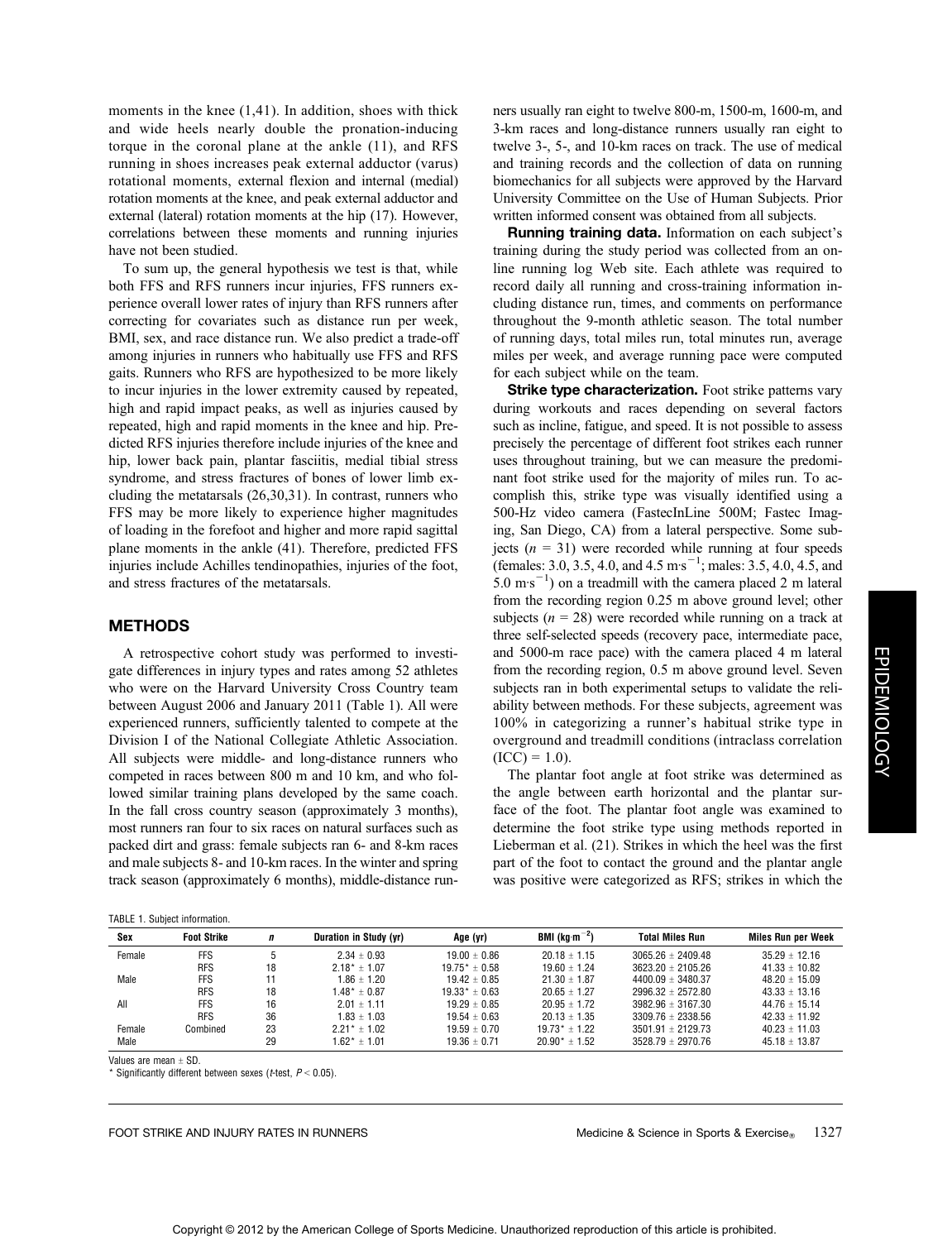ball of the foot contacts the ground first and the plantar angle was negative were classified as FFS; strikes in which the ball of the foot and heel landed simultaneously (within the 2-ms resolution available from the video) were classified as MFS. A minimum of three strikes was assessed for each runner. For the nine subjects who changed foot strike type with increased speed, the foot strike at which the subject ran the majority of their miles was used to classify that runner (four were classified as FFS runners and five as RFS runners).

Injury data. All athletes on the team are required to report all injuries, which were diagnosed and recorded by the same athletic trainer/physical therapist (G.G.); followup consultations were performed by the same team of four physicians at the Harvard University Health Services. Injury diagnosis, physical activity restrictions, treatment plan, and administered treatment were documented approximately 5 d $wk^{-1}$  during the 9-month athletic season. This system allowed for consistent injury diagnosis and treatment across subjects.

Each injury diagnosis was made by the medical staff after consultations with physicians, if necessary, and after incorporating any medical imaging data that were acquired (e.g., radiographs, magnetic resonance imaging, and computed tomographic scans). Injuries caused by accidents (e.g., falls and collisions) were excluded from this study. The remaining running injuries were grouped into the following categories: tendinopathies (by tendon); plantar fasciitis; stress reactions and stress fractures (by bone, including medial tibial stress syndrome); iliotibial band syndrome; knee pain including patellofemoral pain syndrome, plica syndrome, and bursitis; lower back pain (including sacroiliac joint pain); muscle strains; cartilage damage (by joint); sprains (by joint); and generalized pain (by region).

The severity of each diagnosed injury was quantified in its effect on training using a numerical scoring system based on physical activity restrictions during the entire period that the injury persisted. The following categories of restriction were used: Full, athlete continues running without restrictions;  $>50\%$ , athlete runs at a reduced intensity or distance, greater than half of normal training;  $\langle 50\%,$  athlete runs at a reduced intensity or distance, less than half of normal training; Cross-training, athlete is not running, but is crosstraining; Off, athlete is neither running nor cross-training. A Running Injury Severity Score (RISS) was computed by summing the days at each grade of physical restriction multiplied by a coefficient relative to the extent of restriction:

RISS = full days + 
$$
(>50\%
$$
 days  $\times 2)$  +  $(<50\%$  days  $\times 3)$  +  
\n(cross-training days  $\times 4)$  + (off days  $\times 5)$  (1)

Although the RISS is a continuous measure of injury severity, we binned all injuries into three major grades: mild  $(\leq 10)$ , moderate (11–70), and severe (>70). The following are examples: a mild injury could cause a runner to take at most 2 d completely off or to train through the injury for 10 d; a moderate injury could cause a runner to take up to two complete weeks off or to train through the injury for up to 10 wk; and a severe injury, such as a stress fracture, could cause a runner to take 6 wk off, cross-train for 2 wk, and run at a reduced intensity than normal training for 2 wk. Mild injuries are probably underreported because subjects may have sometimes neglected to report injuries that did not prevent them from training.

Injuries were grouped by type into those predicted to be more common in FFS and RFS runners. On the basis of the general model presented above, predicted FFS injuries were Achilles tendinopathies, foot pain, and stress fractures of metatarsals; predicted RFS injuries were hip pain, knee pain, lower back pain, tibial stress injuries, plantar fasciitis, and stress fractures of lower limb bones excluding the metatarsals. Injuries were also grouped into those likely to be caused by repetitive stress (repetitive injuries) and trauma such as muscle soreness and strains from speed work (traumatic injuries).

To correct for the distance run by each subject, injury rates per 10,000 miles run were quantified for each subject.

Statistical analysis. *t*-Tests were used to compare mean injury rates of four continuous variables (repetitive injury rate, traumatic injury rate, predicted FFS injury rate, and predicted RFS injury rate) between RFS runners and FFS runners (pooled and by sex). These analyses were run separately for mild, moderate, and severe injuries and for combined moderate and severe injuries; for all comparisons, Welch's *t*-tests were used to account for potentially unequal variances. In addition, a generalized linear model (GLM) was used for the four injury groups with the following covariates: foot strike type, sex, BMI, race distance (middle or long distance), average miles per week, duration in study, and the quadratic terms of average miles per week and duration in study. The GLM (24,40) assesses the association between independent variables and a dependent, response variable (in this case, rate of injury). Specifically, the response variable was assumed to have a Poisson distribution, and a log link function was used. This allows the magnitude of the variance of each measurement to be a function of its predicted value and is defined as follows:

predicted adjusted number of injuries = 
$$
e\beta_0 + \sum \beta_i X_I
$$
 (2)

where  $\beta_0$  is the intercept term,  $\beta_i$  is the coefficient of the *i*th covariate, and  $X_i$  is the *i*th covariate.

Descriptive statistics and statistical tests were weighted by total miles run by each subject during the study period to account for the greater robustness of injury rates from subjects who had run more miles during the study period.

### RESULTS

The 52 subjects in the study (males  $= 29$ , females  $= 23$ ; age = 17.75–22.5 yr, BMI = 17.2–24.2 kg·m<sup>-2</sup>) ran a total of 182,879 miles during the period measured. On the basis of the independent assessment of strike type during overground and treadmill conditions, 16 (31%) were classified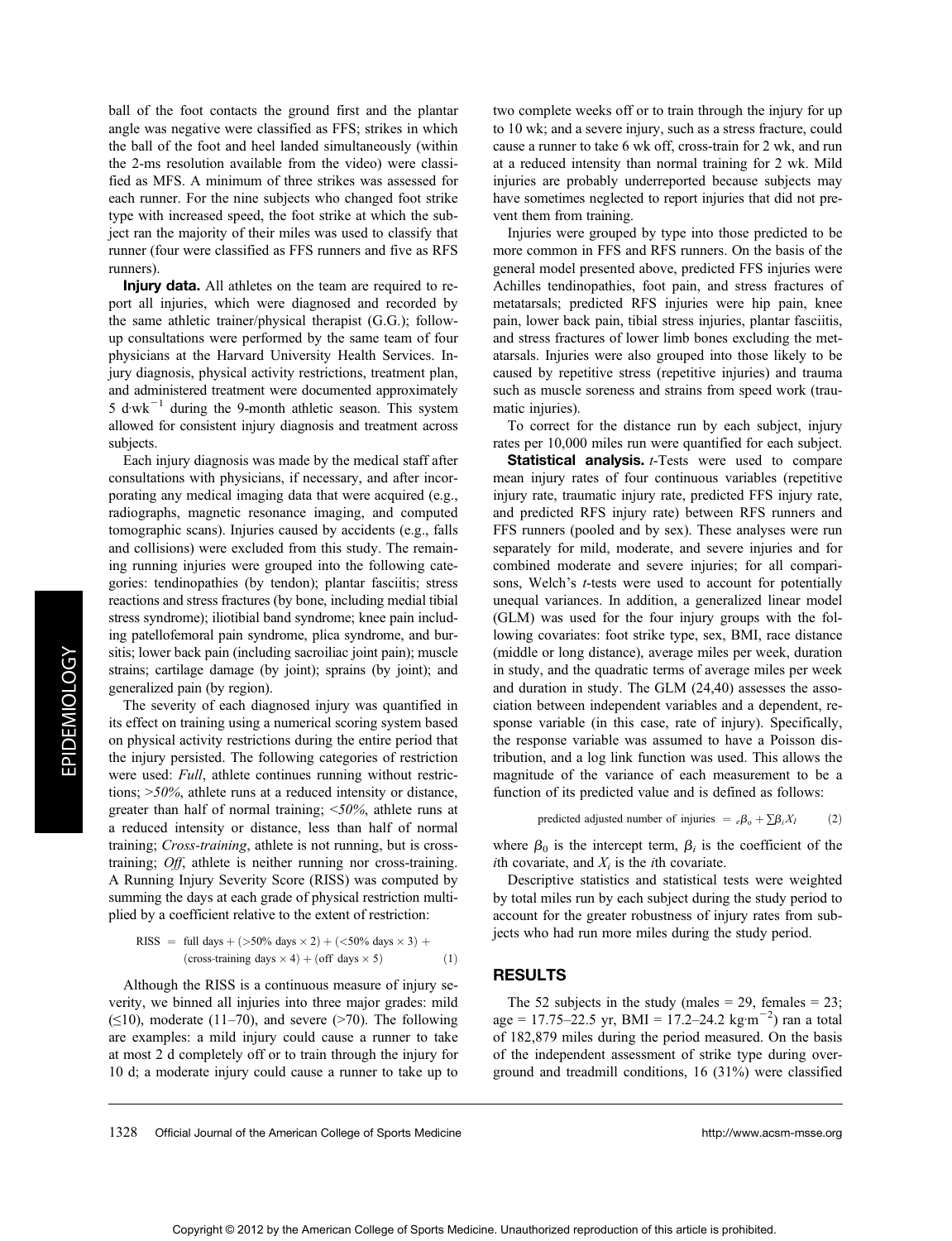

FIGURE 2—Histograms of the frequency of injuries by severity score of repetitive injuries for males and females (A), traumatic injuries for males and females (B), repetitive injuries for females (C), and repetitive injuries for males (D). See text for definition of mild, moderate, and severe injury categories.

as habitual forefoot strikers; 36 (69%) were classified as habitual rearfoot strikers. There were no habitual MFS runners; one subject had a MFS at his slowest recorded speed but ran with a RFS for the other three speeds and was thus classified as a RFS runner. There was no significant difference in foot strike pattern between middle- and longdistance runners ( $\chi^2$  test, likelihood ratio:  $P = 0.6027$ ). Although we report injuries per mile, we had more years of data for older subjects who had been on the team longer. This is not a source of bias because there was no significant relationship between years on the team and the number of miles run per week (least squares regression,  $R^2 = 0.01$ ,  $P =$ 0.47), BMI (least squares regression,  $R^2 = 0.0002$ ,  $P = 0.93$ ), or strike type (Kendall tau result  $\chi^2 = 0.35$ ,  $P = 0.56$ ). Females ran an average of 40 miles  $wk^{-1}$ ; males averaged 45 miles $wk^{-1}$  (Table 1). During this period, a total of 181 repetitive injuries were recorded, of which 46 (25%) were mild, 72 (40%) were moderate, and 63 (35%) were severe (Fig. 2A). There were 67 traumatic injuries, of which 36 (54%) were mild, 22 (33%) were moderate, and 9 (13%) were severe (Fig. 2B). The percent injured (excluding mild injuries) was  $74\%$  (females =  $79\%$ , males =  $68\%$ ), but if mild injuries are included, 84% of runners had a repetitive injury (females  $= 88\%$ , males  $= 79\%$ ). Although overall injury rates were higher in females, the general pattern of injury severity did not differ between the sexes (Figs. 2C and D).

Injury rates by general category (repetitive, traumatic, predicted FFS, and predicted RFS) and severity (mild, moderate, and severe) are summarized by foot strike and sex in Figure 3 and Table 2 (rates of specific injuries are broken down in Table, Rates of individual injuries; Supplemental Digital Content 1, http://links.lww.com/MSS/A153). The most common injuries were muscle strains (21.5% of all injuries), medial tibial stress syndrome (13.8%), knee pain (7.7%), iliotibial band syndrome (7.2%), and Achilles tendinopathies (6.6%). As predicted, repetitive stress injury rates are consistently and significantly higher for RFS runners than FFS runners. For the total sample, injury rates for both mild and moderate (but not severe) repetitive stress injuries are 2.5 times higher in RFS than in FFS runners ( $P < 0.05$ ), and the rate of combined moderate and severe repetitive injuries is 1.7 times more frequent in RFS runners (8.66 injuries per 10,000 miles) than in FFS runners (5.00 injuries per 10,000 miles,  $P = 0.04$ ; Fig. 3A). In contrast, traumatic injury rates (Table 3 and Fig. 3B) do not differ in a significant or consistent pattern between RFS and FFS runners (combined moderate and severe injuries,  $P = 0.78$ ). To test if the results were affected by misdiagnosis of a subject's habitual foot strike type, we redid the analyses without the nine subjects who were recorded using more than one foot strike pattern (see Methods). This smaller sample had four (25%) fewer FFS runners and five (14%) fewer RFS runners, decreasing statistical power but yielding a similar pattern of difference in repetitive stress injury rates between FFS and RFS subjects but with a slightly reduced effect size. Comparing RFS and FFS subjects, the ratio of moderate repetitive stress injuries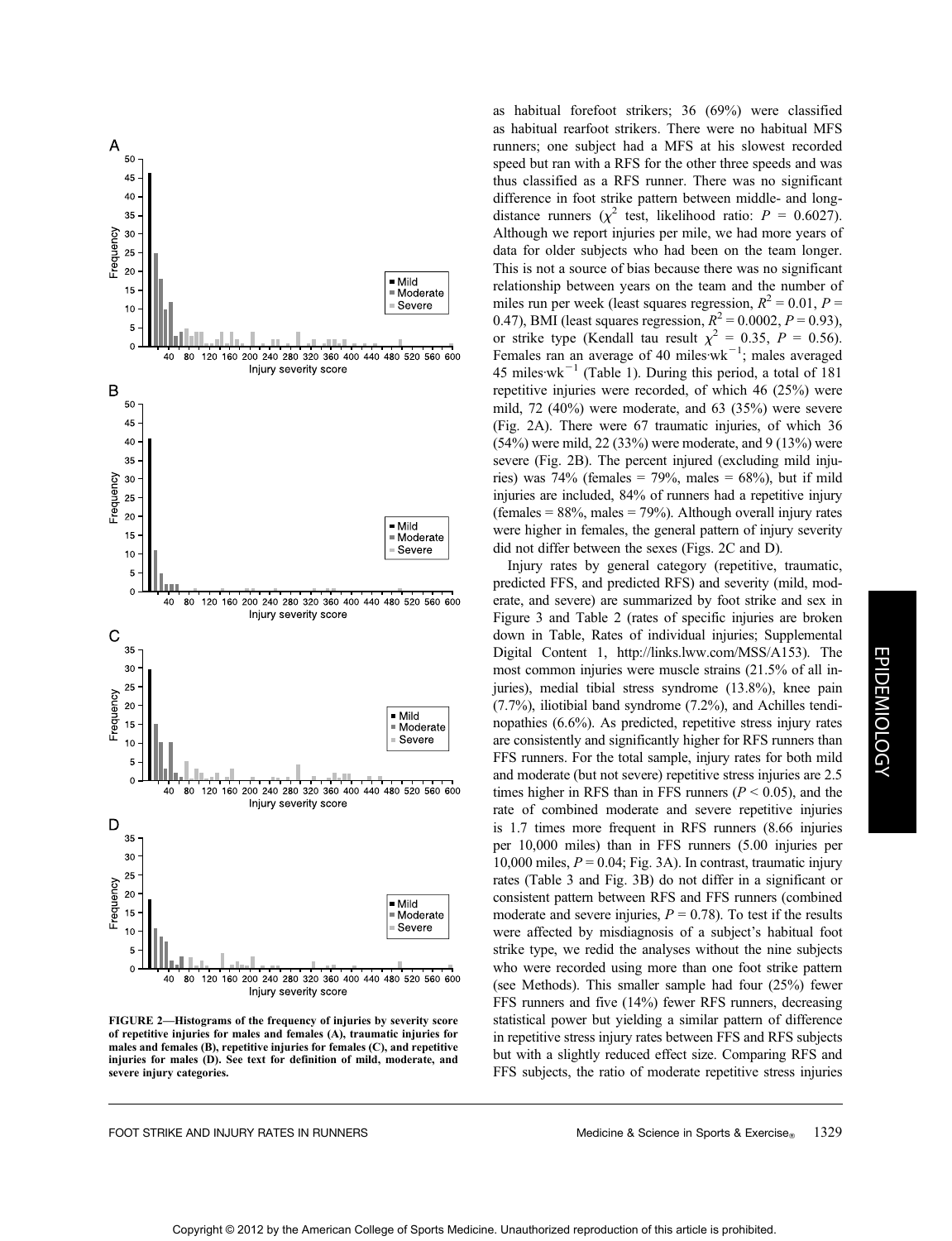

FIGURE 3—Histograms of moderate and severe injuries by strike type: repetitive stress injuries (A), traumatic injuries (B), predicted FFS injuries (C), and predicted RFS injuries (D). Boxes indicate mean and SE. Note that the means are significantly different in A and D and that the variation is greater for RFS runners in A and D. Open circles indicate females.

decreased from 2.5 to 2.1 and remained significantly different  $(P = 0.05)$ ; the ratio of mild injuries decreased from 2.5 to 2.0  $(P = 0.17)$  and the ratio of combined moderate and severe injuries decreased from 1.7 to 1.5 ( $P = 0.22$ ).

We also compared the rates of injuries predicted to affect FFS and RFS runners (Table 2 and Figs. 3C and D). Although predicted FFS injury rates are not significantly different between foot strike groups (combined moderate and severe injuries,  $P = 0.56$ , the rates of predicted RFS injuries are consistently and significantly higher in the RFS runners, with an overall 2.7 times greater frequency of combined

moderate and severe injury for RFS runners (5.80 injuries per 10,000 miles) than for FFS runners (2.19 injuries per 10,000 miles), a highly significant difference ( $P = 0.0058$ ). When the nine subjects who were recorded using more than one foot strike pattern were excluded from the analysis, trends in predicted FFS and RFS injuries remained almost the same with no effect on predicted FFS injuries, and the ratio of predicted RFS injuries (combined moderate and severe) between the two groups declined only slightly from 2.7 to 2.5 on the cusp of conventional statistical significance  $(P = 0.054)$  with the smaller sample size.

TABLE 2. Weighted injury rates (per 10,000 miles) of repetitive, traumatic, predicted FFS, and predicted RFS injuries.

|                     | Female $(n = 23)$    |                 |        | Male $(n = 29)$ |                 |       | All $(n = 52)$  |                 |       |
|---------------------|----------------------|-----------------|--------|-----------------|-----------------|-------|-----------------|-----------------|-------|
|                     | <b>FFS</b> $(n = 5)$ | RFS $(n = 18)$  | P      | FFS $(n = 11)$  | RFS $(n = 18)$  | P     | FFS $(n = 16)$  | RFS $(n = 36)$  | P     |
| Repetitive injuries |                      |                 |        |                 |                 |       |                 |                 |       |
| Mild                | $2.06 \pm 2.07$      | $3.94 \pm 0.78$ | 0.40   | $1.01 \pm 0.65$ | $2.27 \pm 0.74$ | 0.20  | $1.25 \pm 0.67$ | $3.19 \pm 0.55$ | 0.025 |
| Moderate            | $1.37 \pm 1.12$      | $5.91 \pm 1.25$ | 0.007  | $2.23 \pm 0.81$ | $3.78 \pm 1.07$ | 0.25  | $2.03 \pm 0.66$ | $4.96 \pm 0.84$ | 0.006 |
| Severe              | $6.18 \pm 3.23$      | $3.94 \pm 1.04$ | 0.51   | $2.02 \pm 0.79$ | $3.40 \pm 0.71$ | 0.19  | $2.97 \pm 1.01$ | $3.70 \pm 0.64$ | 0.54  |
| Moderate and severe | $7.83 \pm 3.41$      | $9.81 \pm 1.62$ | 0.60   | $4.25 \pm 1.45$ | $7.18 \pm 1.17$ | 0.12  | $5.00 \pm 1.43$ | $8.66 \pm 1.02$ | 0.037 |
| Traumatic injuries  |                      |                 |        |                 |                 |       |                 |                 |       |
| Mild                | $1.37 \pm 2.32$      | $2.27 \pm 1.01$ | 0.72   | $0.61 \pm 0.33$ | $3.02 \pm 1.34$ | 0.08  | $0.78 \pm 0.56$ | $2.61 \pm 0.81$ | 0.06  |
| Moderate            | $2.75 \pm 0.87$      | $1.21 \pm 0.82$ | 0.20   | $0.81 \pm 0.28$ | $1.13 \pm 0.85$ | 0.72  | $1.25 \pm 0.35$ | $1.18 \pm 0.58$ | 0.91  |
| Severe              | $0.69 \pm 0.47$      | $0.30 \pm 0.17$ | 0.44   | $0.20 \pm 0.19$ | $0.94 \pm 0.39$ | 0.09  | $0.31 \pm 0.18$ | $0.59 \pm 0.21$ | 0.32  |
| Moderate and severe | $3.43 \pm 1.11$      | $1.52 \pm 0.81$ | 0.16   | $1.01 \pm 0.29$ | $2.08 \pm 0.86$ | 0.24  | $1.56 \pm 0.42$ | $1.77 \pm 0.58$ | 0.78  |
| FFS injures         |                      |                 |        |                 |                 |       |                 |                 |       |
| Mild                | $0.69 \pm 0.47$      | $0.61 \pm 0.25$ | 0.88   | $0.40 \pm 0.26$ | $0.19 \pm 0.14$ | 0.47  | $0.47 \pm 0.22$ | $0.42 \pm 0.15$ | 0.86  |
| Moderate            | $0.69 \pm 0.47$      | $0.45 \pm 0.29$ | 0.67   | $1.01 \pm 0.50$ | $0.94 \pm 0.45$ | 0.92  | $0.94 \pm 0.39$ | $0.67 \pm 0.26$ | 0.57  |
| Severe              | $2.06 \pm 1.58$      | $1.06 \pm 0.56$ | 0.55   | $0.61 \pm 0.32$ | $0.38 \pm 0.23$ | 0.56  | $0.94 \pm 0.44$ | $0.76 \pm 0.32$ | 0.74  |
| Moderate and severe | $2.75 \pm 1.34$      | $1.52 \pm 0.59$ | 0.40   | $1.62 \pm 0.76$ | $1.32 \pm 0.58$ | 0.76  | $1.88 \pm 0.65$ | $1.43 \pm 0.41$ | 0.56  |
| <b>RFS</b> injuries |                      |                 |        |                 |                 |       |                 |                 |       |
| Mild                | $0 \pm 0$            | $2.27 \pm 0.62$ | 0.0002 | $0.61 \pm 0.51$ | $1.51 \pm 0.61$ | 0.26  | $0.47 \pm 0.39$ | $1.93 \pm 0.44$ | 0.012 |
| Moderate            | $0.69 \pm 1.16$      | $4.55 \pm 1.07$ | 0.015  | $0.81 \pm 0.47$ | $1.89 \pm 0.67$ | 0.19  | $0.78 \pm 0.43$ | $3.36 \pm 0.68$ | 0.001 |
| Severe              | $2.75 \pm 2.97$      | $2.27 \pm 0.83$ | 0.88   | $1.01 \pm 0.46$ | $2.65 \pm 0.66$ | 0.042 | $1.41 \pm 0.75$ | $2.44 \pm 0.53$ | 0.26  |
| Moderate and severe | $3.43 \pm 3.87$      | $6.82 \pm 1.35$ | 0.41   | $1.82 \pm 0.73$ | $4.53 \pm 0.86$ | 0.016 | $2.19 \pm 1.00$ | $5.80 \pm 0.84$ | 0.006 |

Values are mean  $+$  SFM.

Bold numbers are significant at  $P < 0.05$ .

1330 Official Journal of the American College of Sports Medicine http://www.acsm-msse.org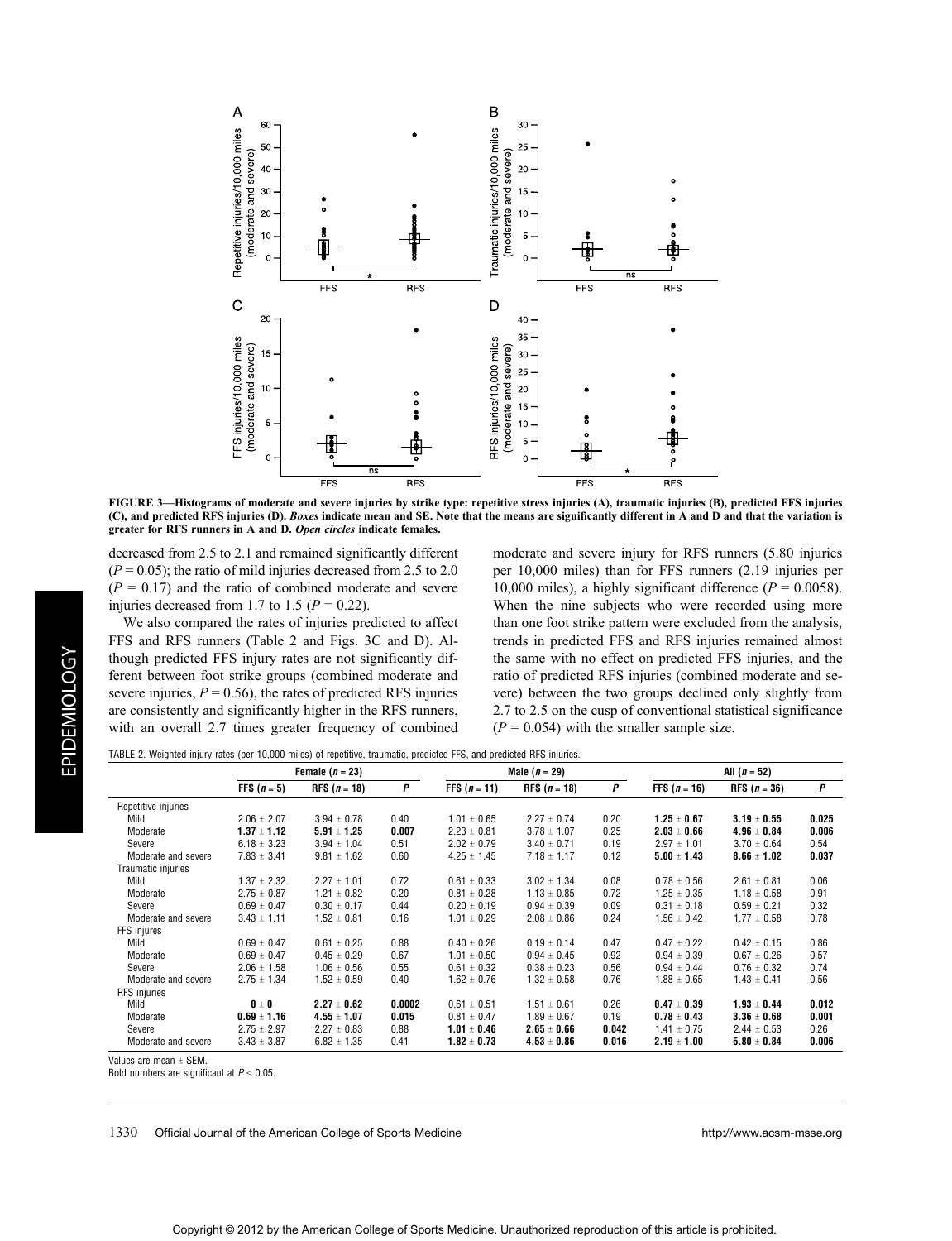TABLE 3. Generalized linear models for repetitive, traumatic, predicted FFS, and predicted RFS injuries.

|                                          |                 |        | <b>Wald 95%</b>          |           |                 |  |
|------------------------------------------|-----------------|--------|--------------------------|-----------|-----------------|--|
| <b>Parameter</b>                         | <b>Estimate</b> | SF     | <b>Confidence Limits</b> |           | P               |  |
| Repetitive injuries                      |                 |        |                          |           |                 |  |
| Intercept                                | 5.3321          | 1.2681 | 2.8467                   | 7.8175    | $<$ 0.0001      |  |
| Foot strike: FFS                         | $-0.5762$       | 0.1344 | $-0.8396$                | $-0.3128$ | $<$ 0.0001      |  |
| Sex: female                              | 0.3979          | 0.1446 | 0.1144                   | 0.6814    | 0.0059          |  |
| Race distance run                        | 0.7426          | 0.1546 | 0.4396                   | 1.0457    | $<$ 0.0001      |  |
| BMI                                      | 0.0691          | 0.0491 | $-0.0271$                | 0.1654    | 0.1593          |  |
| Average miles per week                   | $-0.2070$       | 0.0341 | $-0.2739$                | $-0.1402$ | $<$ 0.0001 $-$  |  |
| (Average miles<br>per week) <sup>2</sup> | 0.0019          | 0.0004 | 0.0011                   | 0.0026    | $<$ 0.0001 $-$  |  |
| Duration in study                        | 0.1542          | 0.2680 | $-0.3712$                | 0.6795    | 0.5652          |  |
| (Duration in study) <sup>2</sup>         | $-0.0572$       | 0.0598 | $-0.1745$                | 0.0600    | 0.3388          |  |
| Traumatic injuries                       |                 |        |                          |           |                 |  |
| Intercept                                | $-0.3478$       | 2.4146 | $-5.0804$                | 4.3847    | 0.8855          |  |
| Foot strike: FFS                         | 0.2164          | 0.2471 | $-0.2679$                | 0.7006    | 0.3812          |  |
| Sex: female                              | 0.0249          | 0.2832 | $-0.5301$                | 0.5799    | 0.9300          |  |
| Race distance run                        | 0.2980          | 0.3071 | $-0.3040$                | 0.8999    | 0.3320          |  |
| BMI                                      | 0.0929          | 0.0984 | $-0.1000$                | 0.2859    | 0.3453          |  |
| Average miles per week                   | $-0.0663$       | 0.0665 | $-0.1966$                | 0.0639    | 0.3184          |  |
| (Average miles<br>per week) <sup>2</sup> | 0.0003          | 0.0008 | $-0.0012$                | 0.0018    | 0.6883          |  |
| Duration in study                        | 1.1357          | 0.6719 | $-0.1812$                | 2.4527    | 0.0910          |  |
| (Duration in study) <sup>2</sup>         | $-0.2627$       | 0.1430 | $-0.5430$                | 0.0176    | 0.0662          |  |
| Predicted FFS injuries                   |                 |        |                          |           |                 |  |
| Intercept                                | 9.6523          | 2.8068 | 4.1512                   | 15.1535   | 0.0006          |  |
| Foot strike: FFS                         | $-0.0852$       | 0.2777 | $-0.6295$                | 0.4592    | 0.7591          |  |
| Sex: female                              | $-0.4731$       | 0.3412 | $-1.1419$                | 0.1956    | 0.1656          |  |
| Race distance run                        | 0.5975          | 0.3263 | $-0.0421$                | 1.2371    | 0.0671          |  |
| BMI                                      | $-0.1632$       | 0.1115 | $-0.3817$                | 0.0553    | 0.1432          |  |
| Average miles per week                   | $-0.1931$       | 0.0722 | $-0.3345$                | $-0.0516$ | 0.0075          |  |
| (Average miles<br>per week) <sup>2</sup> | 0.0015          | 0.0008 | $-0.0001$                | 0.0030    | 0.0613          |  |
| Duration in study                        | $-1.1943$       | 0.5611 | $-2.2940$                | $-0.0947$ | 0.0333          |  |
| (Duration in study) <sup>2</sup>         | 0.3286          | 0.1239 | 0.0857                   | 0.5715    | 0.0080          |  |
| Predicted RFS injuries                   |                 |        |                          |           |                 |  |
| Intercept                                | 2.5659          | 1.6760 | $-0.7191$                | 5.8509    | 0.1258          |  |
| Foot strike: FFS                         | $-1.0166$       | 0.1941 | $-1.3970$                | $-0.6361$ | $<$ 0.0001 $-$  |  |
| Sex: female                              | 0.6545          | 0.1862 | 0.2896                   | 1.0194    | 0.0004          |  |
| Race distance run                        | 0.8307          | 0.2062 | 0.4266                   | 1.2348    | $<$ 0.0001 $\,$ |  |
| BMI                                      | 0.1464          | 0.0631 | 0.0227                   | 0.2701    | 0.0203          |  |
| Average miles per week $-0.2050$         |                 | 0.0475 | $-0.2982$                | $-0.1118$ | $<$ 0.0001 $\,$ |  |
| (Average miles<br>per week) <sup>2</sup> | 0.0019          | 0.0005 | 0.0009                   | 0.0029    | 0.0002          |  |
| Duration in study                        | 0.7688          | 0.3700 | 0.0436                   | 1.4941    | 0.0377          |  |
| (Duration in study) <sup>2</sup>         | $-0.2177$       | 0.0834 | $-0.3812$                | $-0.0542$ | 0.0091          |  |
|                                          |                 |        |                          |           |                 |  |

Bold numbers are significant at  $P < 0.05$ .

A complementary method of analyzing differences in injury rates that controls for covariates is to use a generalized linear model. This analysis (Table 3) shows that strike type, sex, race distance, and weekly mileage were significantly associated with the rate of combined moderate and severe repetitive stress injuries, but none of the covariates were significantly associated with traumatic injury rates. In addition, strike type was significantly associated with predicted RFS ( $P < 0.0001$ ) but not predicted FFS injury rates ( $P =$ 0.7591). For repetitive injures and predicted RFS injuries, being a RFS runner, being female, and being a distance runner (compared with middle-distance runners) contributed to higher injury rates. For predicted RFS injuries, having a higher BMI also contributed to higher injury rates.

## **DISCUSSION**

Compared with the injury rates documented in some other studies (see Reference 39), the runners studied here had a high rate of injury: approximately 75% of subjects incurred at least one moderate or severe repetitive stress injury per year. Injury rates were only slightly higher in females than in males. This generally high rate of injury probably reflects the intense, competitive nature of the population studied and is typical of most collegiate teams. Compared with most recreational runners, these athletes were running more miles per week, training at faster speeds, and racing more frequently, approximately 12–18 races per year, and they are used to training through discomfort and pain. The high rate of injury might also be partially explained by more thorough injury surveillance as runners had nearly daily access to athletic trainers and were required to report injuries. Even so, the most common repetitive stress injuries were similar to those of other studies: medial tibial stress syndrome, iliotibial band syndrome, patellofemoral pain syndrome, and Achilles tendinopathies.

Both FFS and RFS runners were injured at high rates, but differences between the two groups support the hypothesis that foot strike patterns influence injury rates. In terms of the general category of repetitive stress injuries, the pooled sample of RFS runners was 2.6 times more likely to have mild injuries and 2.4 times more likely to have moderate injuries. When moderate and severe injuries are pooled, RFS runners had an overall injury rate that was nearly twofold higher than what FFS runners had  $(P = 0.04)$ . In contrast, traumatic injury rates were not significantly different between RFS and FFS runners. We also tested for differences in the rates of categories of injuries expected to predominantly affect RFS or FFS runners. As hypothesized, the set of predicted RFS injuries (hip pain, knee pain, lower back pain, tibial stress injuries, plantar fasciitis, and stress fractures of lower limb bones excluding the metatarsals) were between twofold and fourfold more frequent in RFS than in FFS runners, with significantly lower rates of mild and moderate injuries in FFS runners ( $P = 0.0121$  and  $P =$ 0.0014, respectively), and a significantly lower rate of moderate plus severe injuries in FFS runners ( $P = 0.0058$ ). In contrast, the incidence of injuries predicted to be higher in FFS runners (Achilles tendinopathies, foot pain, and metatarsal stress fractures) was not significantly different between the two groups. Future studies with larger sample sizes will be necessary to extend these results to specific injuries, and we caution that because many factors probably contribute to each type of injury, these factors likely differ between injuries. As a result, we do not predict that a single nominal variable such as foot strike type can ever explain a high percentage of the variance for specific injury. Figure 3A illustrates the relatively high variance in injury rates within both groups; the subjects studied included some FFS runners ( $n = 5$ , 31%) with modest to high rates of repetitive stress injury (>10 injuries/10,000 miles) and many RFS runners ( $n = 7$ , 19%) with injury rates below this arbitrary threshold.

In short, most runners from the population we studied are likely to get a repetitive stress injury in a given year,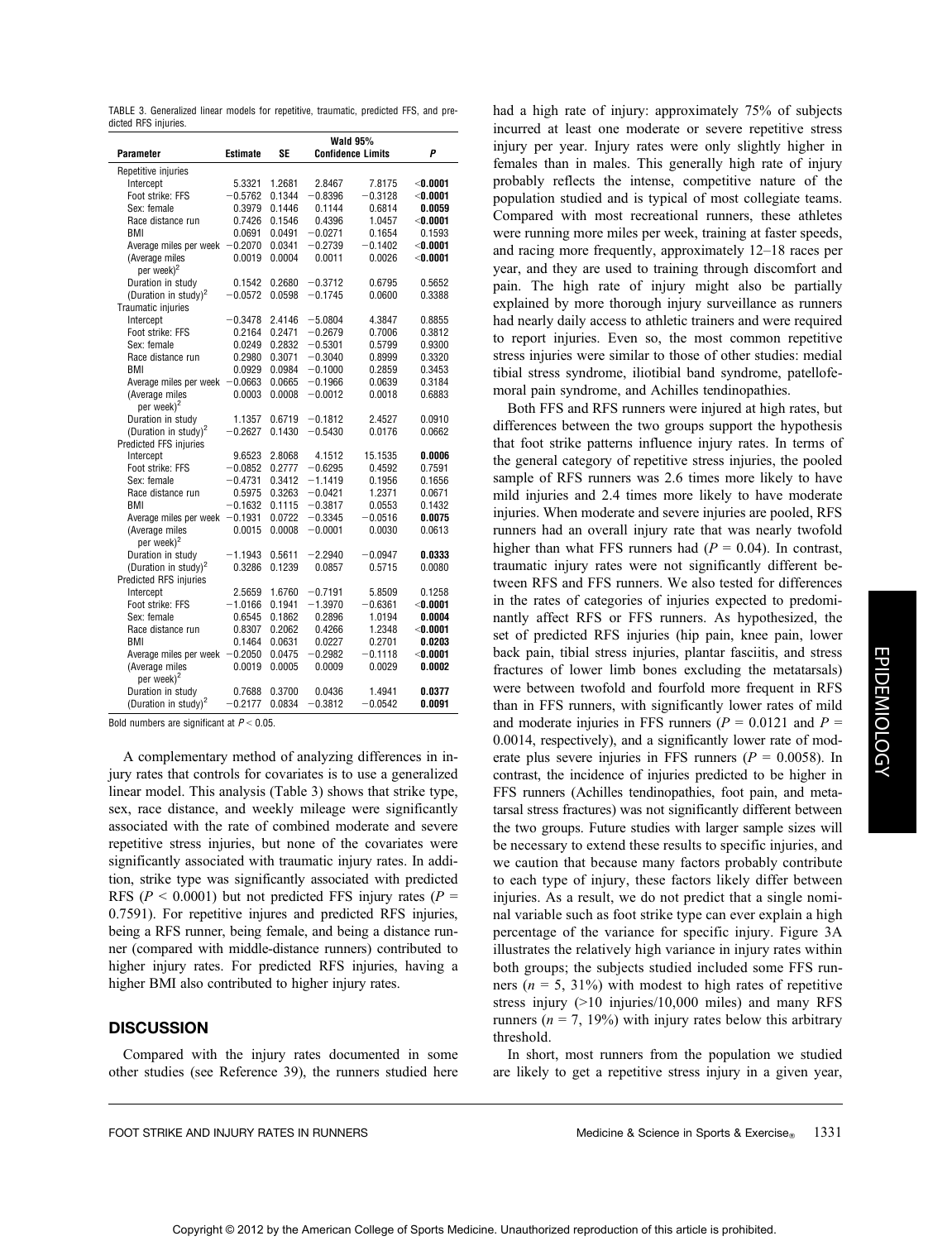**EPIDEMIOLOGY** EPIDEMIOLOGY

Copyright © 2012 by the American College of Sports Medicine. Unauthorized reproduction of this article is prohibited.

but subjects who are habitual RFS runners have an approximately twofold higher overall injury rate than what habitual FFS runners have. This difference is comparatively large in relation to previously measured effects of other factors thought to influence injury rates such as age, prior injury, BMI, foot type, lumbopelvic strength, arch type, flexibility, Q angle, and neuromuscular control (3,6,15,22,37). The biggest question these results raise is what about FFS running that makes it less injurious than RFS running in the population studied here? As noted here, of the several differences between FFS and RFS biomechanics, the most important from the perspective of injury is the nature of the impact peak measured in the vertical GRF just after contact between the foot and the ground. All runners experience an initial impact of the foot with the ground, but numerous studies of vertical GRF show that the exchange of momentum between the body and the ground in RFS (heel–toe) and FFS (toe–heel–toe) runners is qualitatively and quantitatively different (4,8,21,27,41). RFS runners usually generate a marked, short spike in the vertical GRF immediately after the foot's initial contact with the ground, but such an impact peak is lacking or barely measurable in FFS and some MFS landings (Fig. 1). Put in practical terms, the rates and magnitudes of vertical GRF during the initial part of stance are lower in FFS runners (barefoot or shod) than in shod RFS runners (21). High and rapid impact peaks measured in terms of vertical GRF apply high and rapid forces to the lower extremity, especially the skeletal tissues. In turn, high and rapid rates of loading are potentially injurious in skeletal tissues, especially the bone, because they increase hysteresis, which leads to structural damage that can accumulate over repeated events (2).

This study did not measure GRF, and thus, it cannot directly test the hypothesis that variations in impact peak loading underlie the differences in injury rates measured here between runners with FFS and RFS strike types. However, these injury differences are relevant to several recent studies that have found that the rate and magnitude of impact peaks are significant predictors of numerous repetitive stress injuries that are experienced by many runners including plantar fasciitis (30), tibial stress syndrome (25,31), and patellofemoral pain syndrome (9). We note that not all studies have found a significant correlation between impact peak loading and injury (28,29). However, because these previous studies compared the rates and magnitudes of impact peaks between samples of just RFS runners, they did not assess the effect of running styles that do not generate a clear, substantial impact peak in the first place. Further research is necessary, but we predict that variations in the rate and magnitude of impact loading explain a significant percentage of the variance in injury rate over long periods both within and between groups of runners who use different types of strike types. Testing this hypothesis is a challenge because the rate and magnitude of impact peak loading varies with speed, terrain, fatigue, and other factors, and it is not possible to quantify accurately or precisely the range of variation that any given runner experiences over the many months or years during which a repetitive stress injury accrues.

Another set of biomechanical factors that differ between RFS and FFS runners and which merit further study in terms of their effect on injuries are joint moments. It is not known if higher joint moments cause injuries, but the few studies that compared joint moments in FFS and RFS runners have generally found that net moment magnitudes are higher in the knee for RFS runners and higher in the ankle for FFS runners (1,11,41). In addition, Kerrigan et al. (17) found lower extremity moments to be higher in habitually shod runners during barefoot running; because runners tend to land more toward the ball of the foot when unshod (12,21), these results support the hypothesis that FFS runners have lower joint moments in the knee and hip. More detailed studies are necessary to comprehensively compare differences in joint moments between RFS and FFS runners and their effect, if any, on patterns and rates of repetitive injuries.

This study, like most injury studies, has limitations and we caution against extrapolating the above results to assuming that all runners are necessarily less likely to be injured if they FFS. For one, the population of subjects studied here, collegiate runners, are not representative of many amateur runners; instead, they are highly competitive and motivated, frequently train at high intensity in terms of distance and speed, and are perhaps more likely to ignore injuries in their early stages––factors that may help account for the high rate of injury. These differences, however, may be useful for studying the causes of injury because the training intensity of the subjects studied likely amplifies injury rates. If RFS runners on a college cross-country team who run approximately 40 miles $w_k$ <sup>-1</sup> at speeds of approximately 3.0 to 4.5 m s<sup>-1</sup> for women and 3.5 to 5.0 m s<sup>-1</sup> for men are roughly twice as likely to get a moderate or severe injury than FFS runners are, then it is possible that runners who train less intensely have lower rates of injury but with similar differences in relative injury rates between FFS and RFS runners. This speculative hypothesis merits testing in other populations.

Another limitation to consider is that the subjects studied here vary little in other factors that have been implicated in injury rates such as BMI, previous injury history, age, and overall athletic skill (see Jones et al. [15], Taunton et al. [37], and van Gent et al. [38]). None of the subjects measured here had BMI > 25 kg $\rm m^{-2}$ , all had previous injuries, all were younger than 22 yr, and none were novice runners. However, many of these factors would lead to even higher injury rates, and there is no reason to predict that they would do so more for FFS than RFS runners. In addition, we did not measure several other covariates of interest such as shoe type, arch type, and Q angle. We could not quantify shoe type because all the runners in this study used a range of shoes including both trainers and racing flats. However, we noted that many of the FFS runners preferred to run solely in racing flats, which tend to have more flexible soles and

1332 Official Journal of the American College of Sports Medicine http://www.acsm-msse.org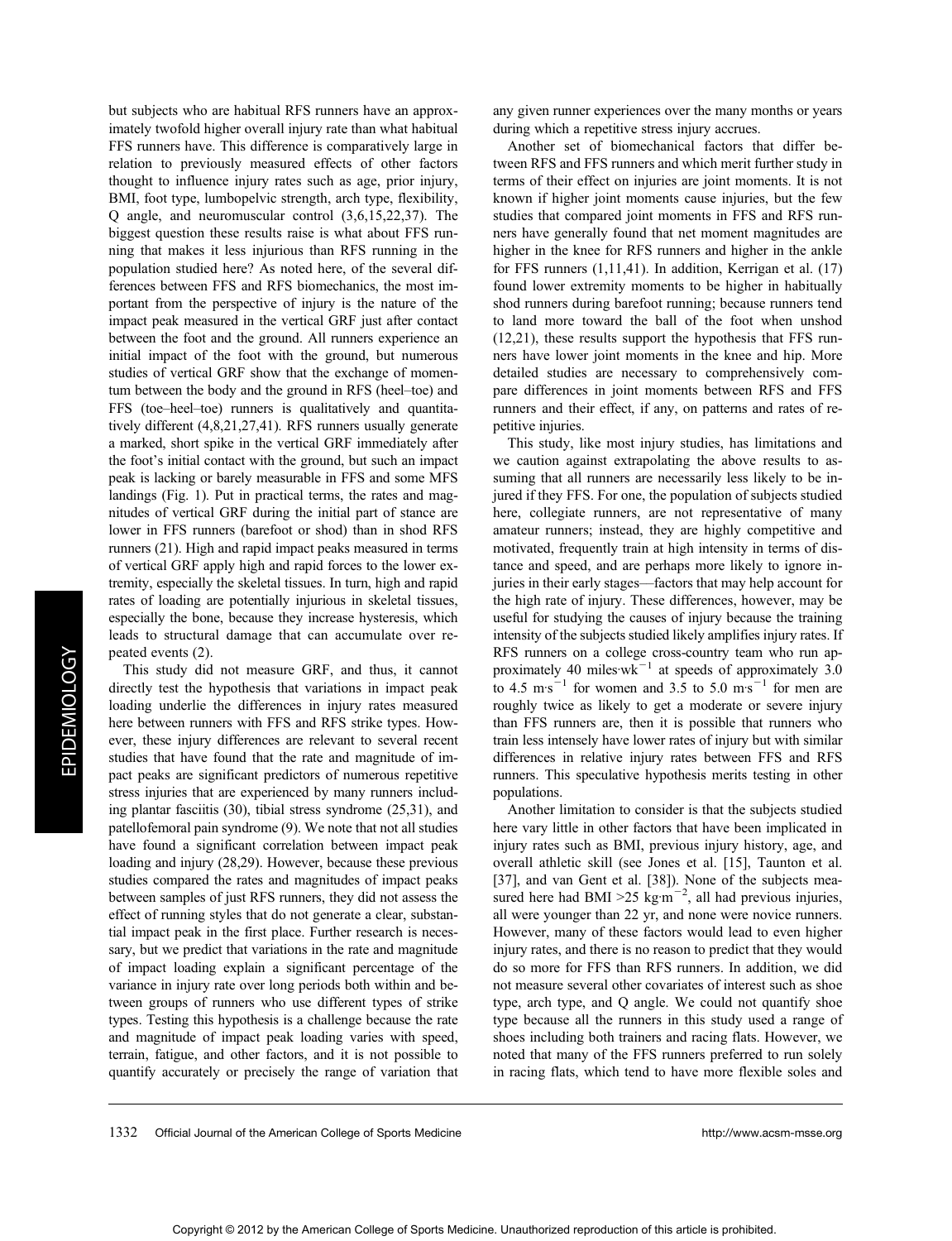lower heel counters than standard running shoes. In hindsight, it would have been useful to assess arch type. Future research is needed to examine the extent to which variations in arch type interact with strike type, shoe type, and body mass to contribute to injury (7,16). A final limitation of the study is that it is retrospective and not randomized. We do not know how and why subjects in this study became either RFS or FFS runners and whether other factors related to injury predisposed them to adopt different running forms. Such explanations seem unlikely but should be explored.

Regardless of these limitations, there is a strong need for further research to replicate and test these findings in other populations, especially with prospective, randomized control studies. We nonetheless propose that the results presented here provide clues on how to help lower the high, persistent incidence of running injuries. Although there has been a tendency to favor technological solutions such as shoes and orthotics to prevent injuries, these prescriptions have little demonstrable efficacy. Decades of improvements to the damping capabilities of running shoe soles have had no apparent effect on injury rates (38,39), and one study even found that more cushioned shoes are actually more likely to cause injury (22), perhaps by encouraging runners to land with a stiffer lower extremity, heightening the impact peak generated by a RFS. In addition, prescriptions for controlling foot motion based on arch anatomy have been shown to have no significant effect on lowering injury rates (18,32,33). Efforts to lower injury rates by correcting for limb abnormalities with orthotics have yielded mixed results with only small effects (23,34,43).

The results presented here suggest that a biomechanically proximate way to lower injury rates is to make runners more aware of the importance of running form, including ways to lessen impact forces. There is no question that there are plenty of shod heel strikers who avoid injury, and we need to find out if these runners generate lower impact forces than those with higher injury rates or are running differently in some other way. However, most FFS runners, shod and unshod, avoid marked impact peaks in terms of vertical GRF, and they generally incur lower moments in the knee and perhaps in other joints. A FFS style of running is also hypothesized to be more natural from an evolutionary perspective because barefoot and minimally shod runners tend to use FFS gaits, most likely because RFS landings are painful without a cushioned elevated heel (21). Because hominins have been running barefoot for millions of years (5), often on very hard and rough substrates, it is reasonable to conclude that FFS styles of running used to be more common. No one knows when shoes were invented, but all athletic footwear until very recently were either sandals or moccasins and thus minimal by today's standards. Although modern running shoes make RFS running comfortable, the human body may be less well adapted to repeated RFS landings than to FFS landings.

The hypothesis that FFS running is more natural and less injurious than RFS running requires further testing with a controlled prospective study. In the meantime, what are the implications of this study for runners who are injured or who want to prevent injury? One point to consider is that many runners who RFS in shoes do not get injured or get injured rarely even when they train at high intensity. We predict that these runners have better form than those who do get injured: they probably land with less overstride and more compliant limbs that generate less severe impact loading and generate less extreme joint moments. They may also have fewer anatomical abnormalities that predispose them to injury than other RFS runners who do get injured. These predictions are supported by several recent studies (9,25,26,30,31), and they emphasize the hypothesis that running style is probably a more important determinant of injury than footwear (with the caveat that footwear probably influences one's running style).

Another point to consider is that this study did not test for the effect of transitioning from RFS to FFS running, and it is unclear and unknown if runners who switch from RFS to FFS strikes will have lower injury rates. FFS running requires stronger calf muscles because eccentric or isometric contractions of the triceps surae are necessary to control ankle dorsiflexion at the beginning of stance, and shod FFS runners also generate higher joint moments in the ankle (41). Runners who transition to FFS running may be more likely to suffer from Achilles tendinopathies and calf muscle strains. FFS running also requires stronger foot muscles, so although impact forces generated by FFS landings are low, runners who transition are perhaps more likely to experience forefoot pain or stress fractures. They may also experience plantar fasciitis if their foot muscles are weak. However, these injuries are treatable, and they may be preventable if runners transition, slowly, gradually, and with good overall form.

In conclusion, there is much research to do, and the results presented here need to be replicated and more fully explored. Regardless, the last few years have seen an exciting surge of research on the biomechanics of running injuries, partly inspired by interest in barefoot running. All runners are at risk of injury, and there are no magic bullets to prevent injuries, but the results of this study support those of other recent analyses indicating that runners and researchers alike may profit from paying more attention to how people run than what is on their feet.

Daniel E. Lieberman has received funding for this research from the American School of Prehistoric Research (Peabody Museum), the Hintze Charitable Trust, Harvard University, and a gift from VibramUSA.

None of these funding sources had any role in the research design and its analysis and publication. For the remaining authors, no conflicts of interest were declared.

The authors thank the subjects as well as Brian Addison, Eric Castillo, Kristi Lewton, Neil Roach, Carolyn Eng, Madhusudhan Venkadesan, Deydre Teyhen, and Irene Davis for their help and discussions and two anonymous referees for their comments.

The authors declare that the results of the present study do not constitute endorsement by the American College of Sports Medicine.